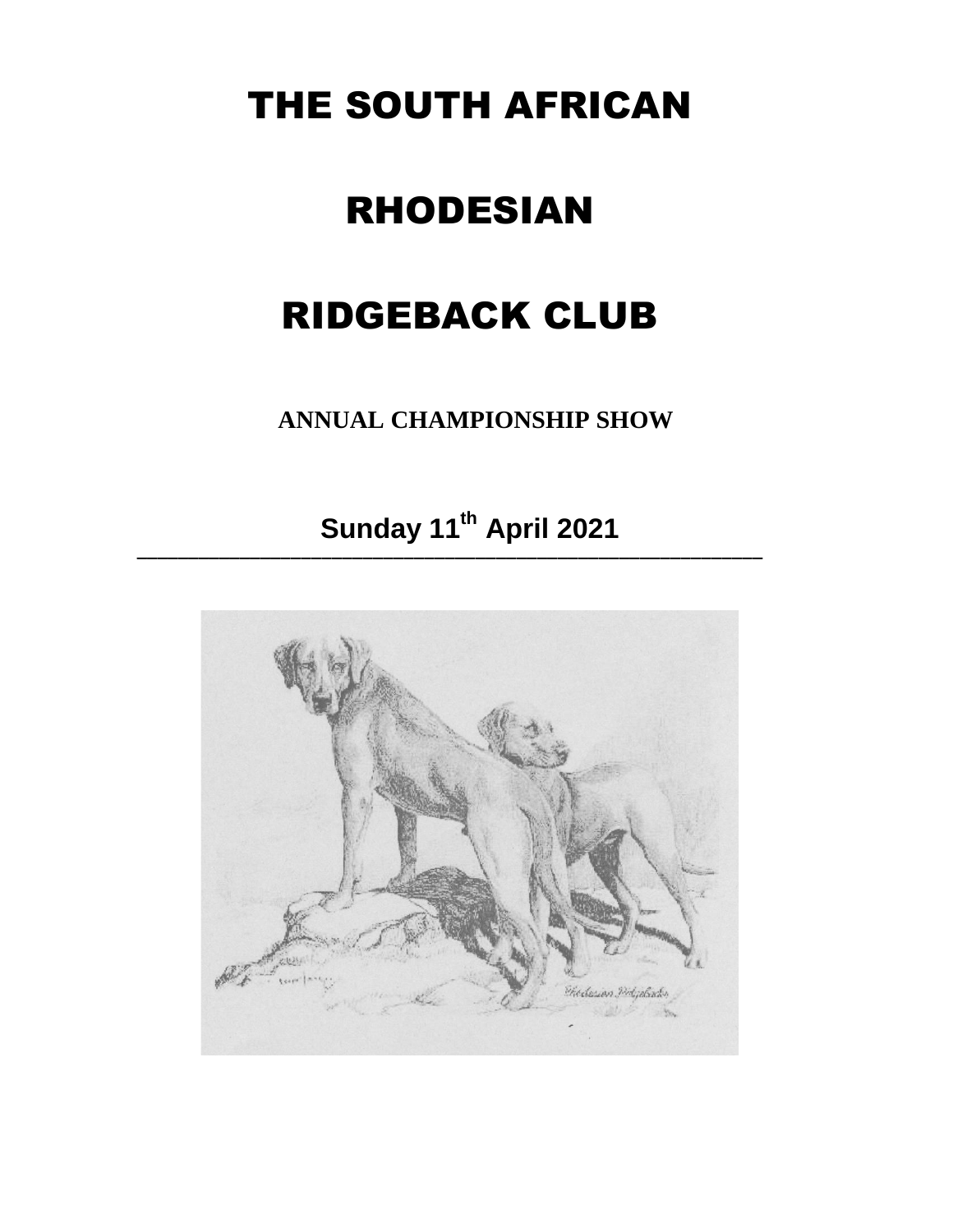## **SOUTH AFRICAN RHODESIAN RIDGEBACK CLUB**

**ANNUAL CHAMPIONSHIP SHOW Goldfields Kennel Club Show Grounds, Bedfordview Sunday 11th April 2021 at 10.00am**

**JUDGE Mr. Richard Van Aken (South Africa)**

> **RING STEWARD Mr. Hans Kuilman HON. VETERINARIAN Dr Rochelle Ehrlich**

# **WITH THANKS TO OUR MAIN SPONSORS RIDGEBACK WINES OLYMPIC GROOMER'S CHOICE GOODIES 4 DOGS PROPET PAWESOME RAW THE DOG BOX WOLF PACK BAMBOO BABY**

**Also, a very special thanks to the following BRIDGEVALE KENNELS ROSETTES, PRIZES & RAFFLE PRIZES CONTRACTS DIRECT/TRACY MARTINS MICROWAVE (RAFFLE) LIZ MEGGINSON PRIZES & SILENT AUCTION DONATIONS RICHARD & DEBBIE VAN AKEN GENEROUS DONATIONS**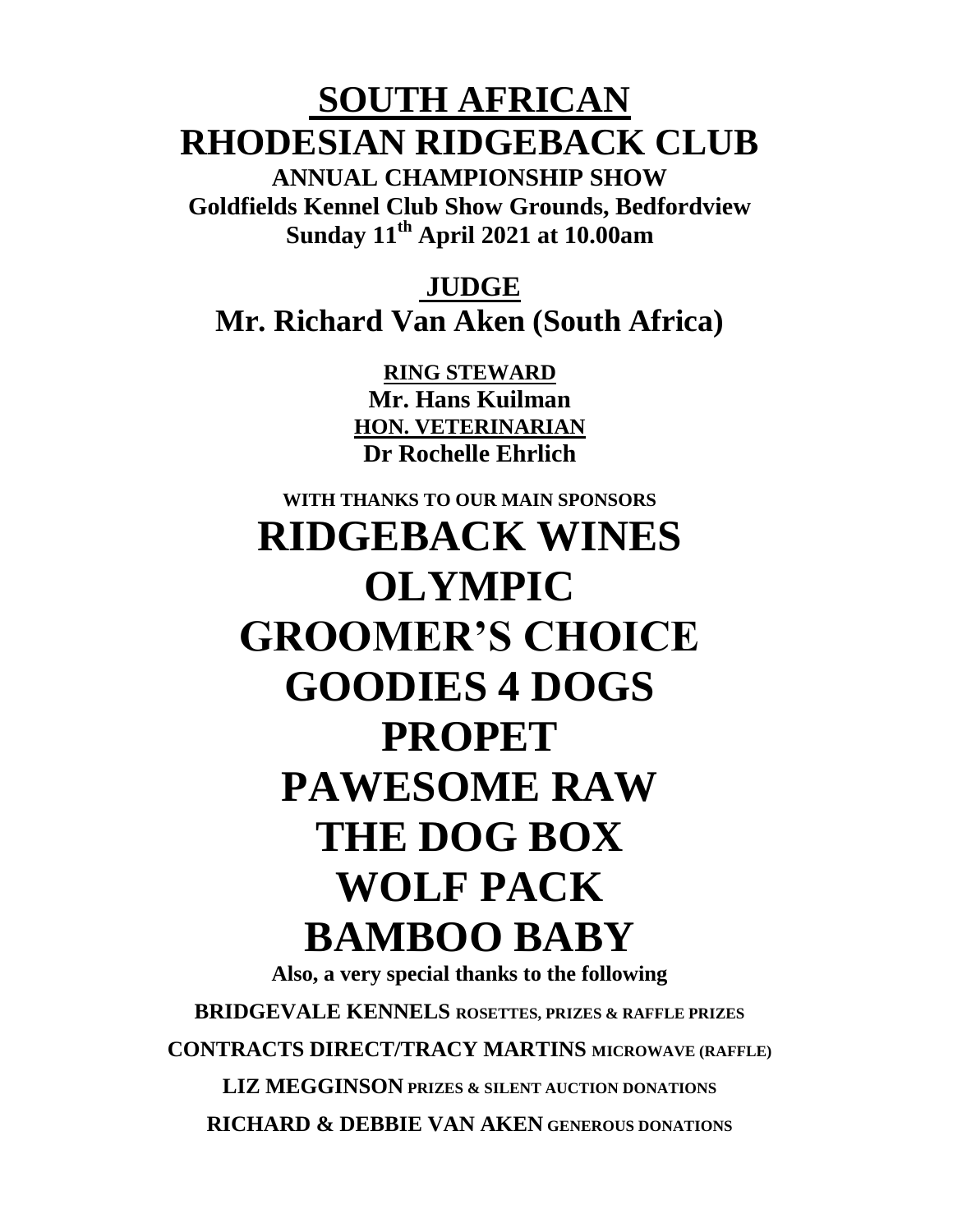## **CHAIRMAN'S MESSAGE**

Dear Ridgeback Friends,

Welcome to the 75th Anniversary of the SARRC's affiliation to KUSA. We hope you will all enjoy your day with us.

Our judge today is our own Richard Van Aken, from South Africa.

After our forced 2020 lockdown absence, several of our sister clubs in the Hound Group have had to cancel their shows, due to apparent "Covid Apathy" so we are grateful to you, our loyal supporters, for the entry today.

Thanks to our ring-steward, Hans Kuilman and our Hon Vet, Dr Rochelle Ehrlich for giving up their Sunday.

A particularly big thank-you to our main sponsors **Ridgeback Wines,** for their continued support and to **Olympic,** who have come on board for the first time.

Grateful thanks also go to all our other contributors, who have donated most generously and who are listed on the inside front cover of the catalogue. Please support them in return.

Breeders, please encourage puppy buyers to join the club, train their dogs and come to shows. It is your shop window!

Thank-you to you, the exhibitor, for turning out year after year and to our Ridgebacks, who give their all in their desire to please us.

Win or lose, please remember to make them feel like they were the best dogs there!

Good sportsmanship is of great importance at the SARRC show and every dog is cheered for, no matter from whence it comes.

Lastly, to the show team, thank-you for the commitment and hard work towards making the day a success.

Please drive home safely and stay safe.

Yours in Ridgebacks,

Liz Megginson -Chairman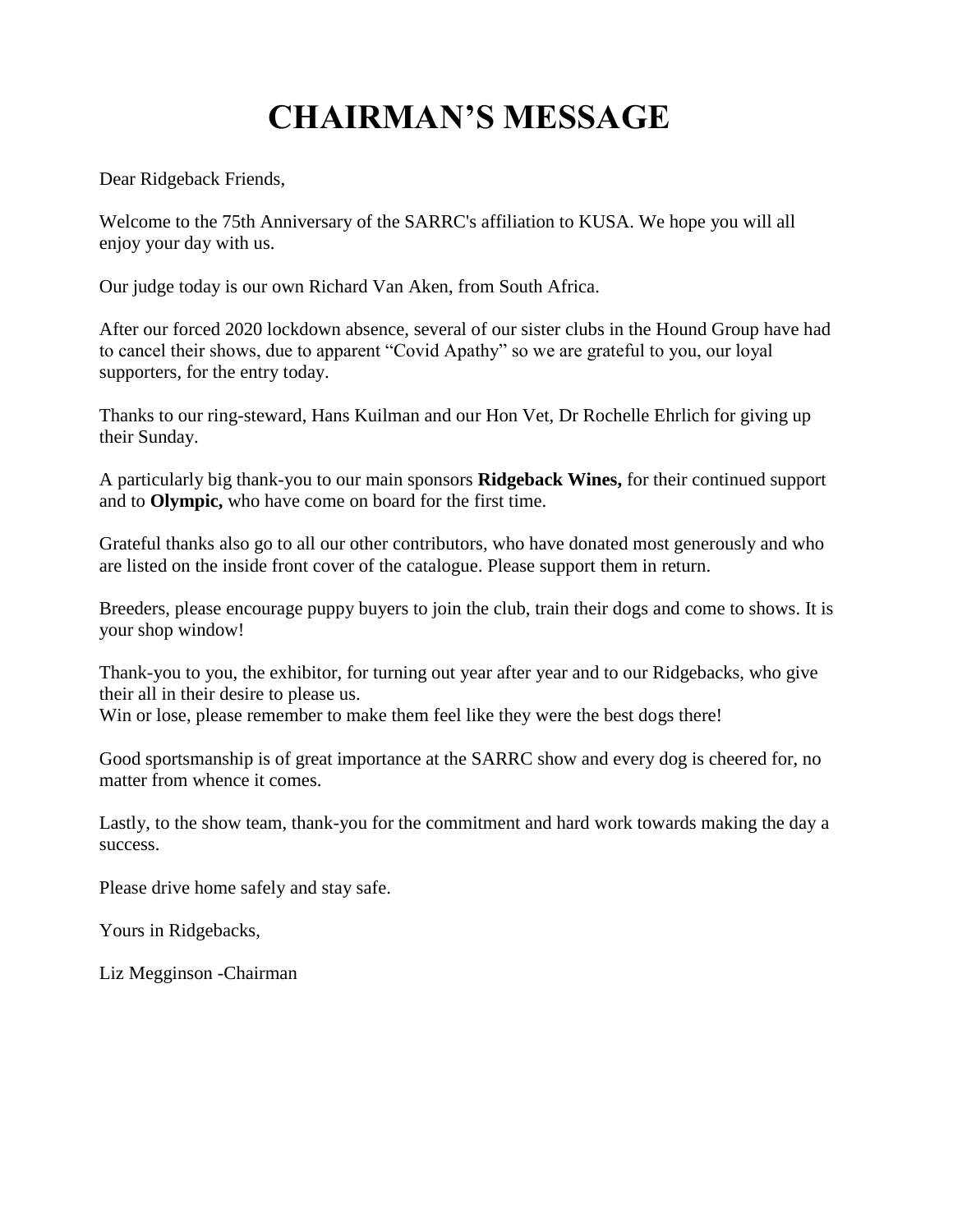#### **ANDERSON Mr M, Tel: 082 900 9884 E-mail: [info@sproutability.co.za](mailto:info@sproutability.co.za)**

**1 AMBERHALL CRYPTO** ZA005022B18 Red Wheaten Dog 10/01/2018 CH Leeurif Leonardo of Bomvuborg-x-CH Inanda Mellberg Nutmeg By Bolt of Bomvuborg Br: MEC Beccaro Cl: Novice

#### **BECCARO Mrs MEC, Tel: 082 924 2109 E-mail: [elisabeth@amberhall.co.za](mailto:elisabeth@amberhall.co.za)**

#### **2 AMBERHALL DYNAMITE**

ZA011730B19 Red Wheaten Dog 20/07/2019 Maxwood Dante of Glenaholm-x-CH Danntrig Baronessa of Bomvuborg Br: MEC Beccaro Cl: Graduate

#### **BRITS & BRITS Miss G & Mrs E, Tel: 083 779 1027 E-mail: [gbrits777@gmail.com](mailto:gbrits777@gmail.com)**

#### **3 CH YAW ADYUBA ROC A FELLA FOR GONDWANA**

(Imp Nederland) ZA000732C12 Wheaten Dog 08/04/2012 Ch Usakose Air of Success of Gondwana (Imp Aust)-x-Ch Ned& Int Kamp Tara vd Noorder **Heide** 

Br: M Baasaron Cl: Veteran

#### **4 CH BRIDGEVALE NIGHT HAWKS**

ZA001142B16 Red Wheaten Dog 18/09/2015 Ch Dykumos Deives Editon To Afrika of Gondwana (Imp USA)-x-Ch Gondwana Malibu Magick Br: G Brits & C M Jacobs Cl: Champion

#### **5 CH BRIDGEVALE VENUS RISING**

ZA001151B16 Red Wheaten Bitch 18/09/2015 Ch Dykumos Deives Editon To Afrika of Gondwana (Imp USA)-x-Ch Gondwana Malibu Magick Br: G Brits & C M Jacobs Cl: Champion

#### **6 BRIDGEVALE AURORA**

ZA003288B20 Red Wheaten Bitch 01/12/2019 Ch Nyaka Yesakani of Cartouche-x-Ch Bridgevale Venus Rising Br: G Brits & E Brits Cl: Junior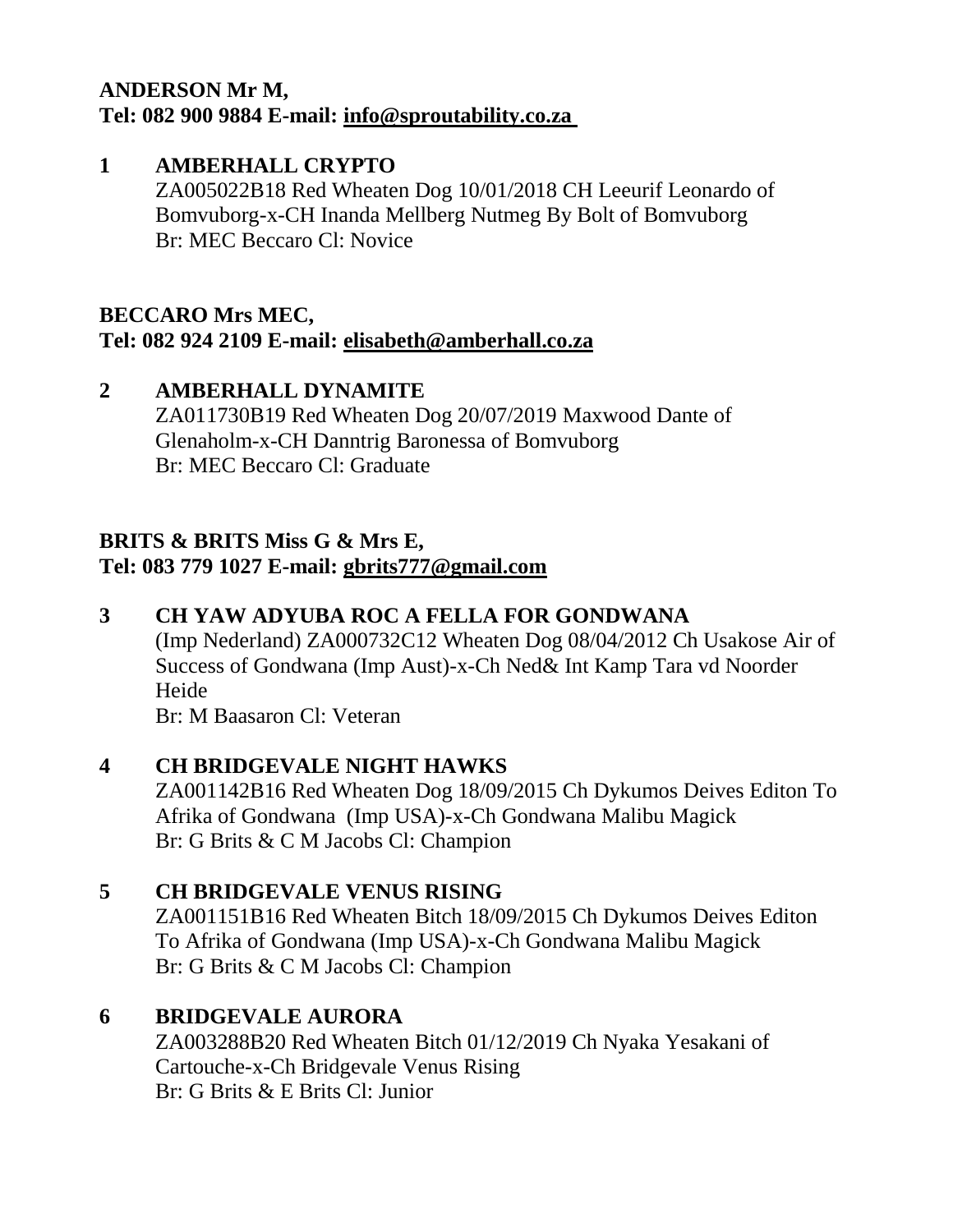#### **BRITS & BRITS Miss G & Mrs E, c/o T Frazer-Evans Tel: 083 779 1027 E-mail: [gbrits777@gmail.com](mailto:gbrits777@gmail.com)**

**7 BRIDGEVALE APPOLLOH** ZA003288B20 Red Wheaten Dog 01/12/2019 Ch Nyaka Yesakani of Cartouche-x-Ch Bridgevale Venus Rising Br: G Brits & E Brits Cl: Junior

#### **BRITS & JACOBS Miss G & Mrs C M, Tel: 083 779 1027 E-mail: [gbrits777@gmail.com](mailto:gbrits777@gmail.com)**

**8 CH GONDWANA MALIBU MAGICK**  ZA001814B11 Wheaten Bitch 28/10/2010 Ch Usakose Air of Success of Gondwana (Imp Aust)-x-Ch Roodedraai Divine Magick of Gondwana Br: C M Jacobs Cl: Veteran

#### **GOVIND Mr D K, Tel: 011 852 3350/081 282 2343 E-mail: [dhameergovind@gmail.com](mailto:dhameergovind@gmail.com)**

**9 LIHUNTRA BLACK FIRE** ZA012337B18 Red Wheaten Dog 11/05/2018 Maxwood Dante of Glenaholm-x-Lihuntra Ginger-Lee Br: L Badenhorst Cl: Neutered

#### **HOLMLUND P c/o ANDERSON Mr M, Tel: 082 900 9884 E-mail: [info@sproutability.co.za](mailto:info@sproutability.co.za)**

**10 CH INANDA MELLBERG NUTMEG BY BOLT OF BOMVUBORG** ZA006270B16 Red Wheaten Bitch 10/01/2016 Excalibur Bolt-x- Inanda Mellberg Shantih By Jukati (Imp Sweden) Br: E M Wijkander Cl: Open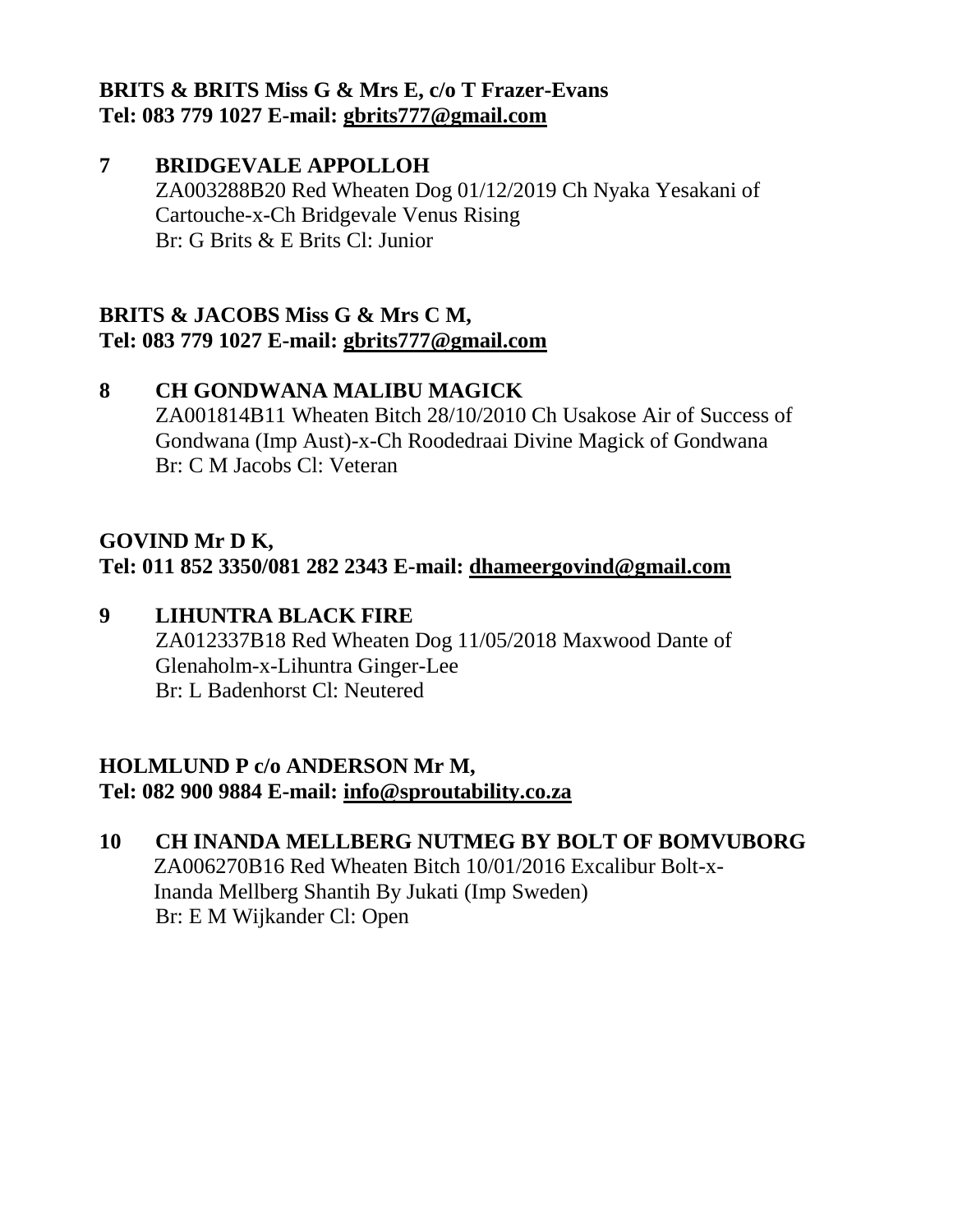#### **JACOBS Mr A H,**

#### **11 SUP CH, GR CH & CH GONDWANA I AM A FIREBALL (AI)**

ZA010416B16 Dark Wheaten Dog 20/04/2016 Ch (Den), Gr Ch (Czech) Int Ch Kennebec's Final Answer (USA)-x-Gr Ch, Int Ch, Ch Gondwana Delaire Sunrise

Br: C M Jacobs Cl: Champion

#### **12 CH GONDWANA ITSAKINDA MAGIC (AI)** ZA010666B18 Red Wheaten Bitch 28/06/2018 Ch (Den), Gr Ch (Czech) Int Ch Kennebec's Final Answer (USA)-x-Gr Ch, Int Ch, Ch Gondwana Delaire Sunrise Br: C M Jacobs Cl: Champion

#### **13 CH DYKUMOS DEIVES EDITON TO AFRIKA OF GONDWANA** (Imp

USA) ZA1701301C10 Red Wheaten Dog 08/01/2010 Ch USA Paradigm AAriel's Undisputed CD RN-x-Ch USA Votre Amour Auksinis Feniksas Br: A McCormick Cl: Veteran

#### **14 LOVE ME LIKE YOU DO SLUNCE ZAMBEZI FOR GONDWANA**

(Imp CZ) ZA001092C19 Red Wheaten Bitch 18/01/2019 Multi Ch, Villagedogs Mystic Rhett Butler (Belgium)-x-Gr Ch Gateway to success Slunce Zambezi (CZ) Br: L Sestakova Cl: Open

#### **LOUW Mr J G, Tel: 083 415 5905 E-mail: [klouw@icon.co.za](mailto:klouw@icon.co.za)**

#### **15 ENGRACE SAGEWOOD OF DANNTRIG**  ZA003381B19 Red Wheaten Dog 26/10/2018 Excalibur Zouga Pnsha of

Erjandi-x-Calibre Toffee-Luxe Br: A C Post Cl: S A Bred

#### **16 DANNTRIG MULAN**

ZA004790B19 Red Wheaten Bitch 05/01/2019 Berlon Mtassa-Tassa-x-Ajabu Maya of Danntrig Br: J G Louw Cl: Novice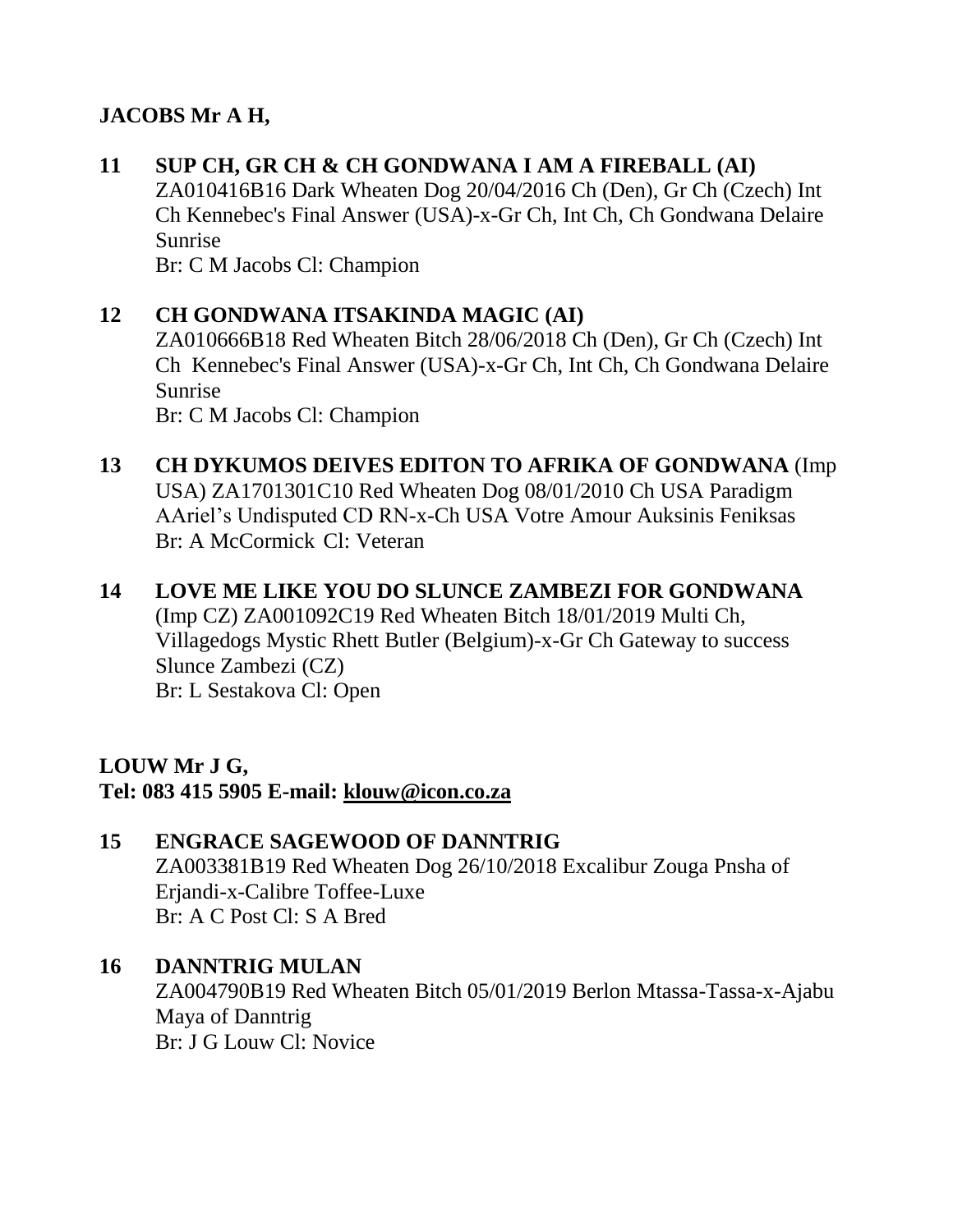#### **MARTINS & JACOBS Ms T M & MR A H, Tel: 011 435 1836/083 392 5977 E-mail: [tm.bbc@mweb.co.za](mailto:tm.bbc@mweb.co.za)**

#### **17 CH GONDWANA SPICE OF LIFE (AI)**

ZA010423B16 Red Wheaten Bitch 20/04/2016 Ch (Den), Gr Ch (Czech), Int Ch Kennebec's Final Answer (USA)-x-Gr Ch, Int Ch, Ch Gondwana Delaire Sunrise Br: C M Jacobs Cl: SA Bred

#### **THERON & JACOBS Ms C M & MR A H, Tel: 084 813 5852 E-mail: candice@foxcreek.co.za**

#### **18 LET THE GAMES BEGIN SLUNCE ZAMBEZI**

(Imp CZ) ZA001093C19 Red Wheaten Dog 18/01/2019 Multi Ch, Villagedogs Mystic Rhett Butler (Belgium)-x-Gr Ch Gateway to success Slunce Zambezi (CZ) Br: L Sestakova Cl: Open

#### **TREODOROU Mrs S E, Tel: 061 792 7863 E-mail [sophie.croly@hotmail.com](mailto:sophie.croly@hotmail.com)**

#### **19 BERLON MARS**

ZA003707B19 Red Wheaten Dog 08/12/2018 Danntrig Ranger-x-Hawangwe Buddika of Berlon Br: C J Van Tonder Cl: Open

#### **VERINGA Mrs E, Tel: 060 785 8020 E-mail [evelyn.veringa@gmail.com](mailto:evelyn.veringa@gmail.com)**

#### **20 DANNTRIG RUSTY**

ZA011628B20 Red Wheaten Bitch 17/08/2020 Engrace Sagewood of Danntrig-x-Danntrig Mulan Br: J G Louw Cl: Minor Puppy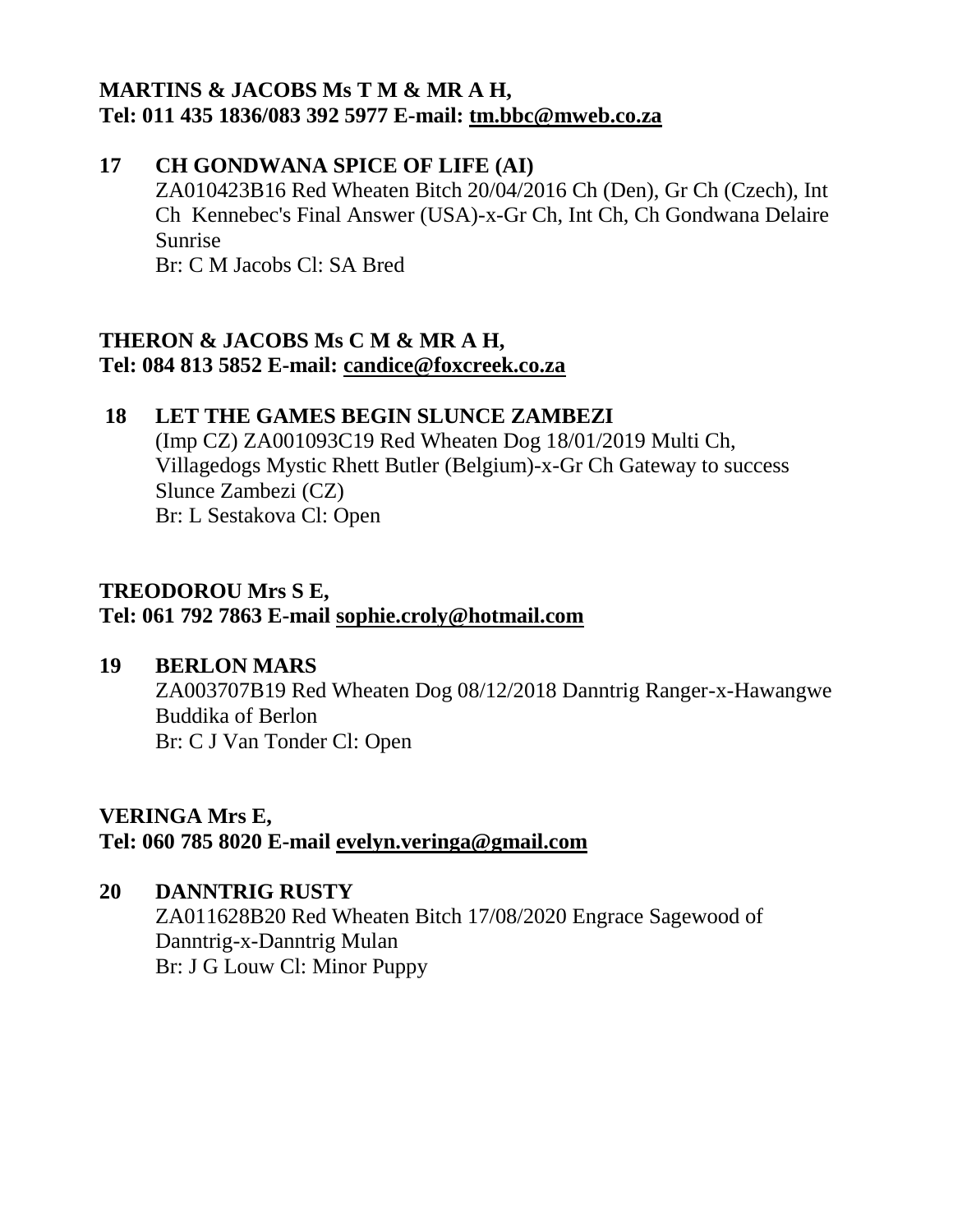## **THE SOUTH AFRICAN RHODESIAN RIDGEBACK CLUB ANNUAL CHAMPIONSHIP SHOW 2021 RESULTS**

|                               |                         | 2 <sup>nd</sup> | 3 <sup>rd</sup> | 4 <sup>th</sup> |
|-------------------------------|-------------------------|-----------------|-----------------|-----------------|
| 7                             | 7                       |                 |                 |                 |
| $\overline{2}$                | $\overline{2}$          |                 |                 |                 |
| 1/ABS                         |                         |                 |                 |                 |
| 15                            | 15                      |                 |                 |                 |
| 3<br>13                       | 13                      | 3               |                 |                 |
| 19<br><b>18/ABS</b>           | 19                      |                 |                 |                 |
|                               |                         |                 |                 |                 |
| $\overline{\mathbf{4}}$<br>11 | $\overline{\mathbf{4}}$ | 11              |                 |                 |
|                               |                         | 1 <sup>st</sup> | $CC$ Dog $2$    | RCC Dog 7       |

| <b>BITCHES</b>     |    |               | 1 <sup>st</sup> | $2^{nd}$ | 3 <sup>rd</sup> | 4 <sup>th</sup> |
|--------------------|----|---------------|-----------------|----------|-----------------|-----------------|
| <b>Minor Puppy</b> | 20 |               | 20              |          |                 |                 |
| <b>Junior</b>      | 6  |               | 6               |          |                 |                 |
| <b>Novice</b>      | 16 |               | <b>16</b>       |          |                 |                 |
| <b>SA Bred</b>     | 17 |               | 17              |          |                 |                 |
| <b>Veteran</b>     | 8  |               | 8               |          |                 |                 |
| Open               | 10 | <b>14/ABS</b> | <b>10</b>       |          |                 |                 |

|                 |  |           | CC Bitch 6 RCC Bitch 17 |  |
|-----------------|--|-----------|-------------------------|--|
| <b>Champion</b> |  | <b>12</b> |                         |  |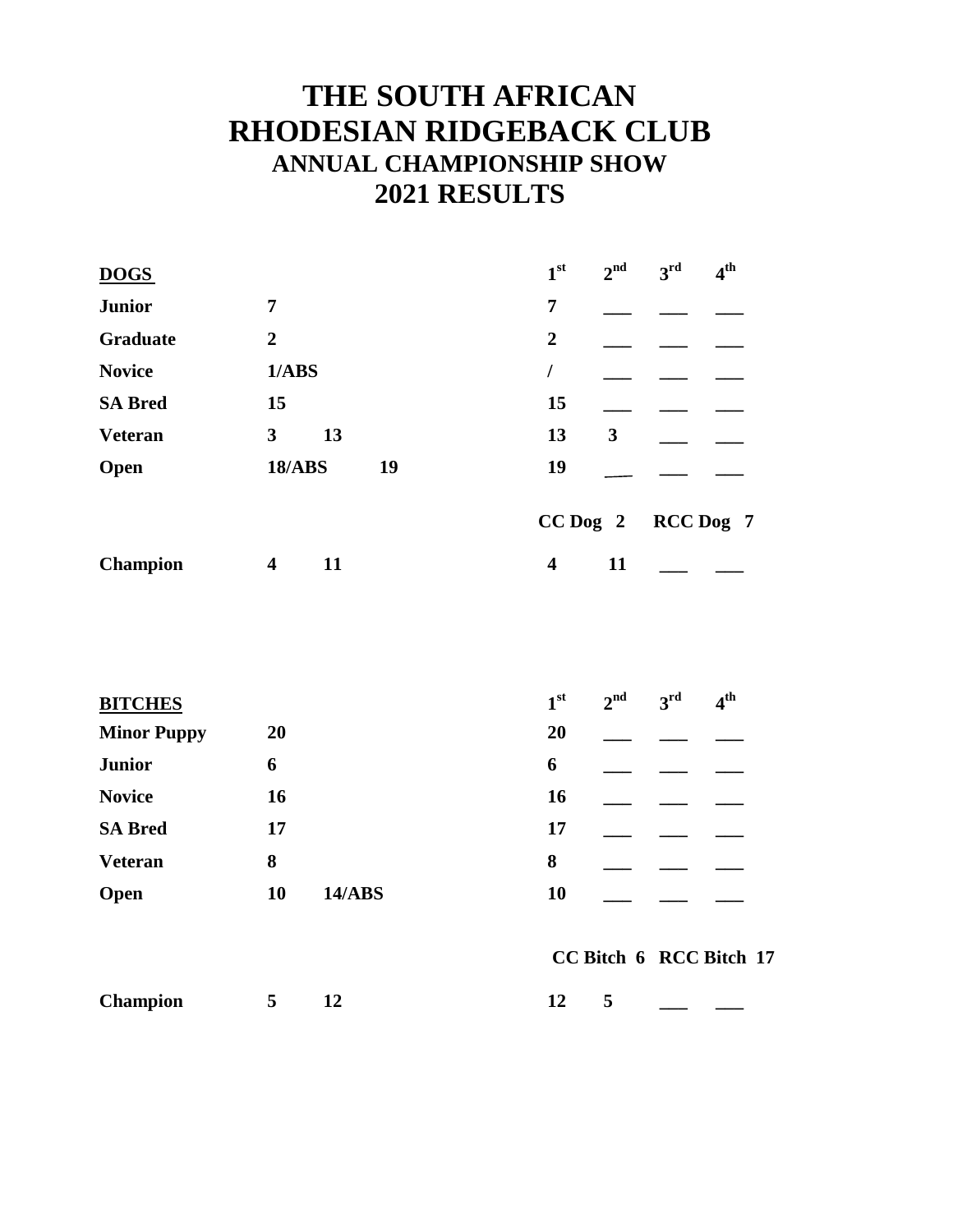## **THE SOUTH AFRICAN RHODESIAN RIDGEBACK CLUB ANNUAL CHAMPIONSHIP SHOW 2019 RESULTS**

| <b>BOB</b><br>6<br>(Best In Show) | <b>RBOB</b><br>4                                       | <b>BOS</b><br>4<br>(Reserve Best in Show) (Best Opposite Sex in Show) |
|-----------------------------------|--------------------------------------------------------|-----------------------------------------------------------------------|
| In Show - Best of Classes.        |                                                        |                                                                       |
|                                   | Best Minor Puppy 20 Best Puppy / Best Puppy In Show 20 |                                                                       |
|                                   |                                                        | <b>Best Junior 6</b> Best Graduate 2 Best Novice 16 Best S A Bred 15  |
|                                   | <b>Best Veteran 13</b> Best Open 10                    | <b>Best Champion 4</b>                                                |
| Neutered 9                        |                                                        |                                                                       |
| <b>Best Neutered 9</b>            |                                                        |                                                                       |
|                                   |                                                        |                                                                       |
|                                   | (Free classes) Best Head 3                             | <b>Best Ridge</b> 10<br><b>Best Gait 7</b>                            |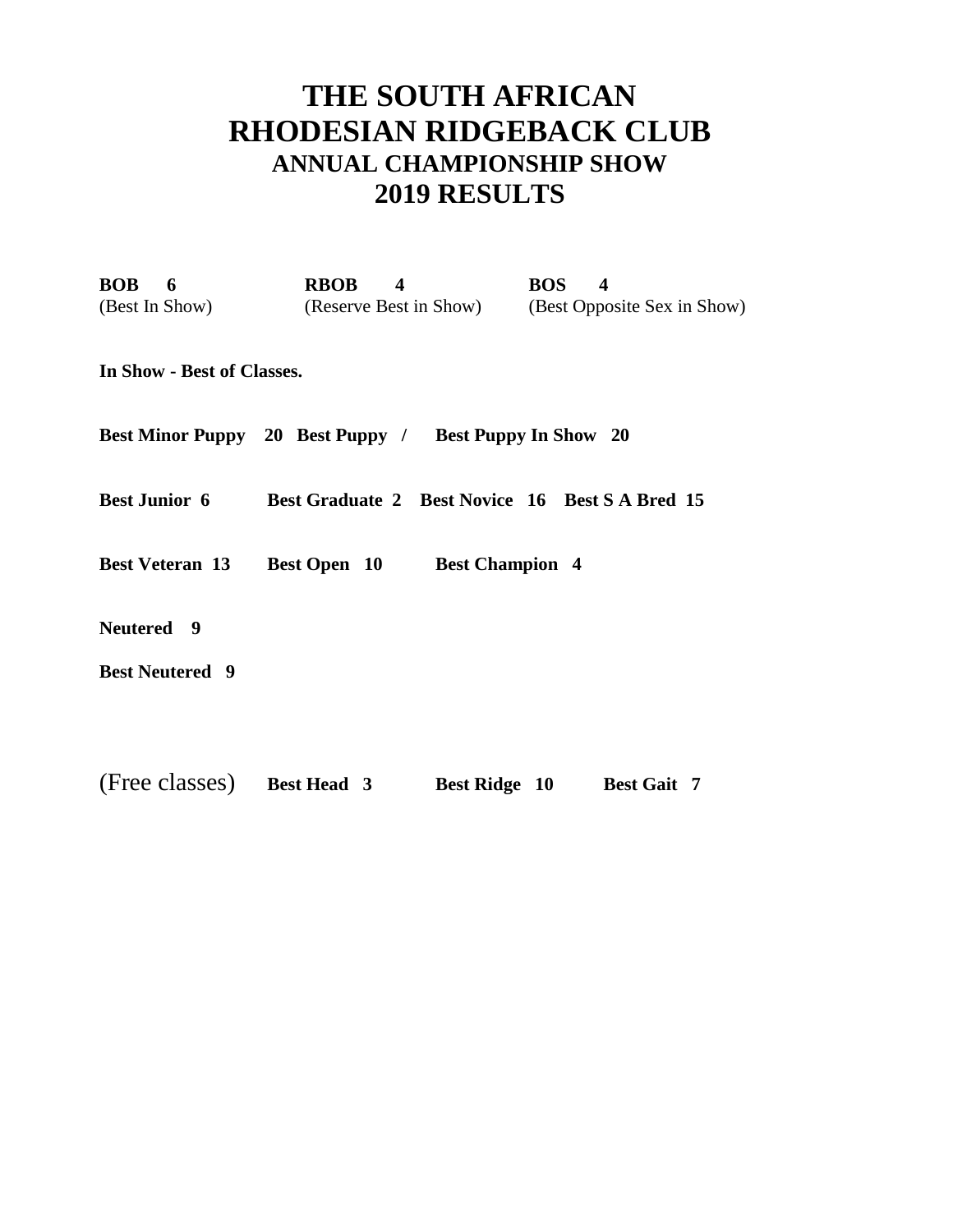

## SMART NUTRITION"





Ethney Brits Peter Brits 083 792 2226 082 543 4163 Email: ebrits@webmail.co.za







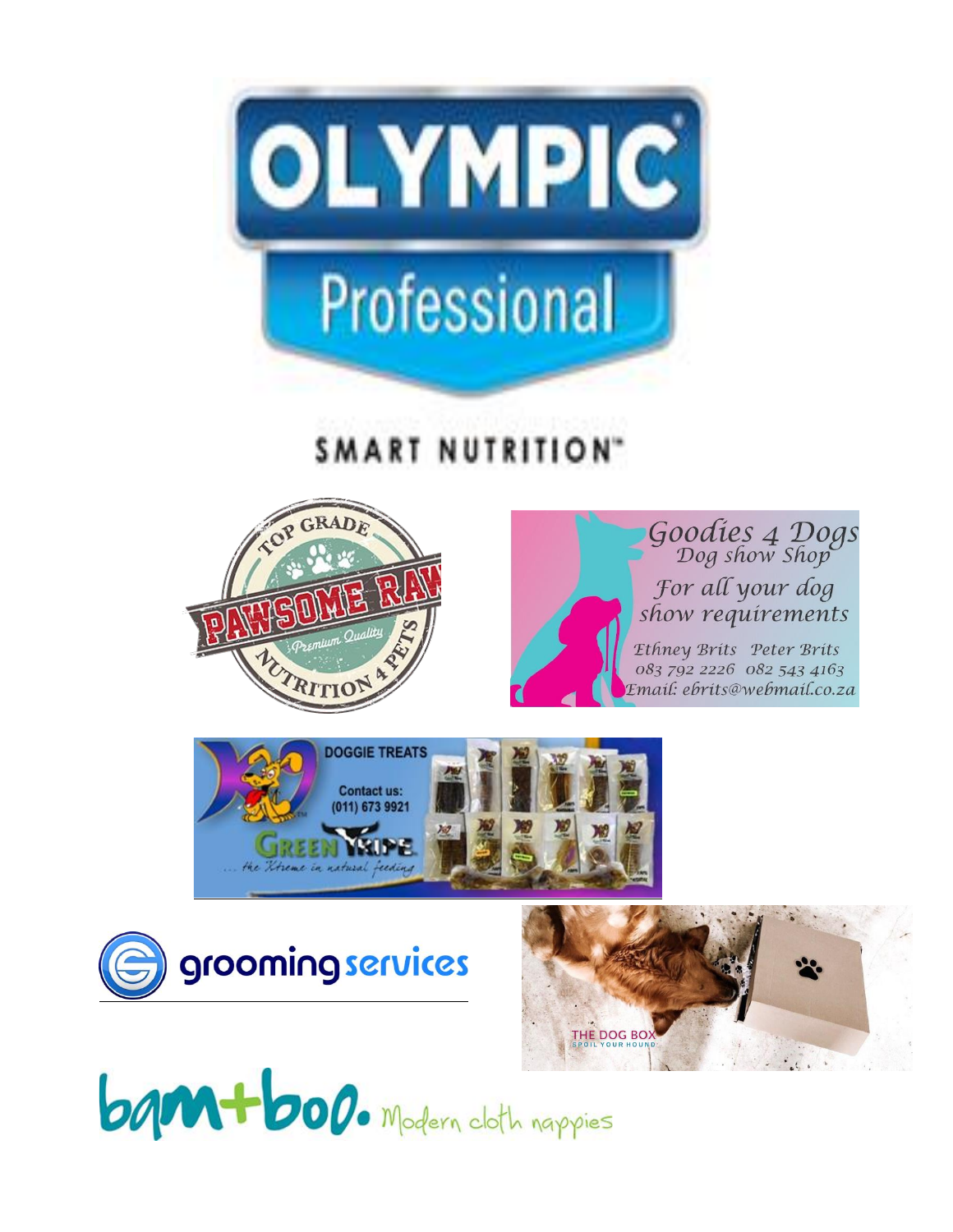

**RICHARD VAN AKEN – JUDGE'S RESUME**

#### General

I was born in Brussels, Belgium and after finishing my studies as a Clinical Chemist left for South Africa in 1970. Although my family did not own Rhodesian Ridgebacks, we were involved with Malinois, breeding and training. I met Debbie, married her in 1985 and she introduced me to Rhodesian Ridgebacks. We got our first Rhodesian Ridgeback, a 7 year old rescue, "Rebelridge Isilwe" (Joe). Since then our Kennel name *"Cartouche"* has grown and has produced many champions in South Africa as well as champions on four Continents and two World Champions. The *"Cartouche Kennel"* will always be a serious "hobby kennel" devoted to a search of excellence.

#### Club Involvement

I became a member of the South African Rhodesian Ridgeback Club in 1985, then served as a committee member and from 1990 to 1995 was chairman, as well as vice-chairman in 1997. I also served as committee member of all breed clubs such as, the Vereeninging Kennel Club for 4 years and am presently serving as a committee member of the Witwatersrand Kennel Club. I am also member of the The Rhodesian Ridgeback Club of U.S.A., life member and Patron of The South African Rhodesian Ridgeback Club, honorary member of the Belgium Rhodesian Ridgeback Club, and Vice President of SA Sporting Dogs Association.

#### Judging

In 1992 I became licensed to judge and judged the Hound Group on many occasions at open show level. I became licensed to judge Rhodesian Ridgebacks and all Dachshunds at championship show level in 1993 and have since judged these breeds at various open and championship shows in South Africa. In 2003 I completed the KUSA requirements and was placed on the Hound Group Panel to judge all Hounds at championship show level "internationally" and have since judged the Hound Group at various championship shows in South Africa.

Championship Show Career (Internationally)

Germany in 1994 "The DZRR – Specialty" Championship Show

Australia in 1996 "The KKC Park" Championship Show – where I also judged the Dachshund Specialty

Australia in July 2002 "The Australian RR Specialty" Championship Show

Denmark in August 2002 "The Denmark RR Specialty" Championship Show